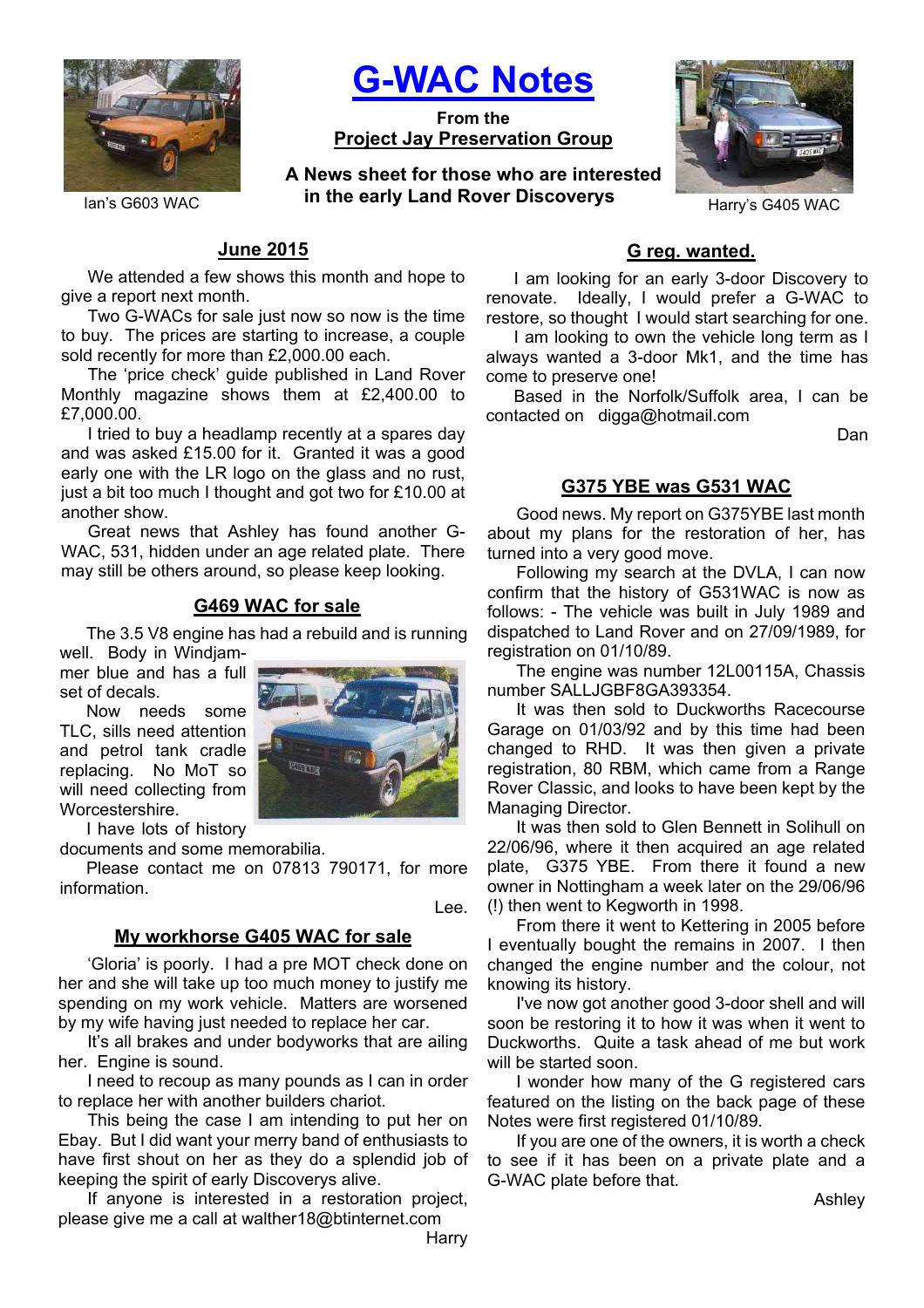# **G603 WAC**

It's been a long time since I have 'put pen to paper' regarding 603.

I do not have anything exciting to offer since I last wrote, which was probably over two or so years ago. 603 is still on the road and used often.

She passed her last MOT with only one advisory, a little rot up by the passenger foot well. I have been



spending my time and money keeping her solid, but with doing that she is starting to look a little sorry for herself cosmetically.

I am thinking of placing her on a SORN when the next MOT is due, so I can tackle the cosmetics.

This will probably mean looking for a couple of new doors and a fresh coat of paint.

I never realised how much of a full time job it is keeping an old Disco in good order!

Mechanically she is as good as ever, the only hiccup was a breakdown on the way to work one cold wet morning. It turned out to be sludge in the fuel filter, the one on the chassis.

From G-WAC to L-RAC! My other great motoring love is the Peugeot 205 GTi. I have owned a few over the years, but I have now sourced the one that I was looking for.

In 1994, Peugeot Coventry produced 175 run out models, all factory registered and used for promotional work. They were dispatched to dealerships over the UK for resale. I have a Miami Blue, registered L432 RAC, and have known the car from nearly new.

I am on the lookout for any L-RACs, but they faired worse than the early Discoverys, less than 50 left! If anyone else is fond of the 205, do drop me a line. iredfern@me.com.

It seems to be getting quite fashionable to own an 80s or 90s car at the moment, and they are starting to be seen as classics, so the prices seem to be rising. Ian



## **Sara, an early Discovery.**

I was reading about the G-WAC Discoverys on the web and came across your e-mail address, so thought that I should let you know about my car.

First registered 03-09-1990 as H367OBE. A 200Tdi 3-door in Mistral Blue. I've had her about six years now. (our children named her Sara)

Her owner, who had given up on welding repairs, gave her to me. Sara was my first Land Rover and off roader, but is now awaiting restoration back to original. She's been in storage for three years now but I didn't have the heart to scrap her, and recently decided to bring her back from the brink, because our eldest son Joe, who's now 12 years old, wants her as his first car!

As with all Discos of this age, rust caught up with her again after the off roading, and I took her off the road after the near side inner wing collapsed.

I've been collecting all the replacement panels needed to repair the damage caused by my off road activities, mainly the rear 1/4 panels.

I will keep you informed of my progress.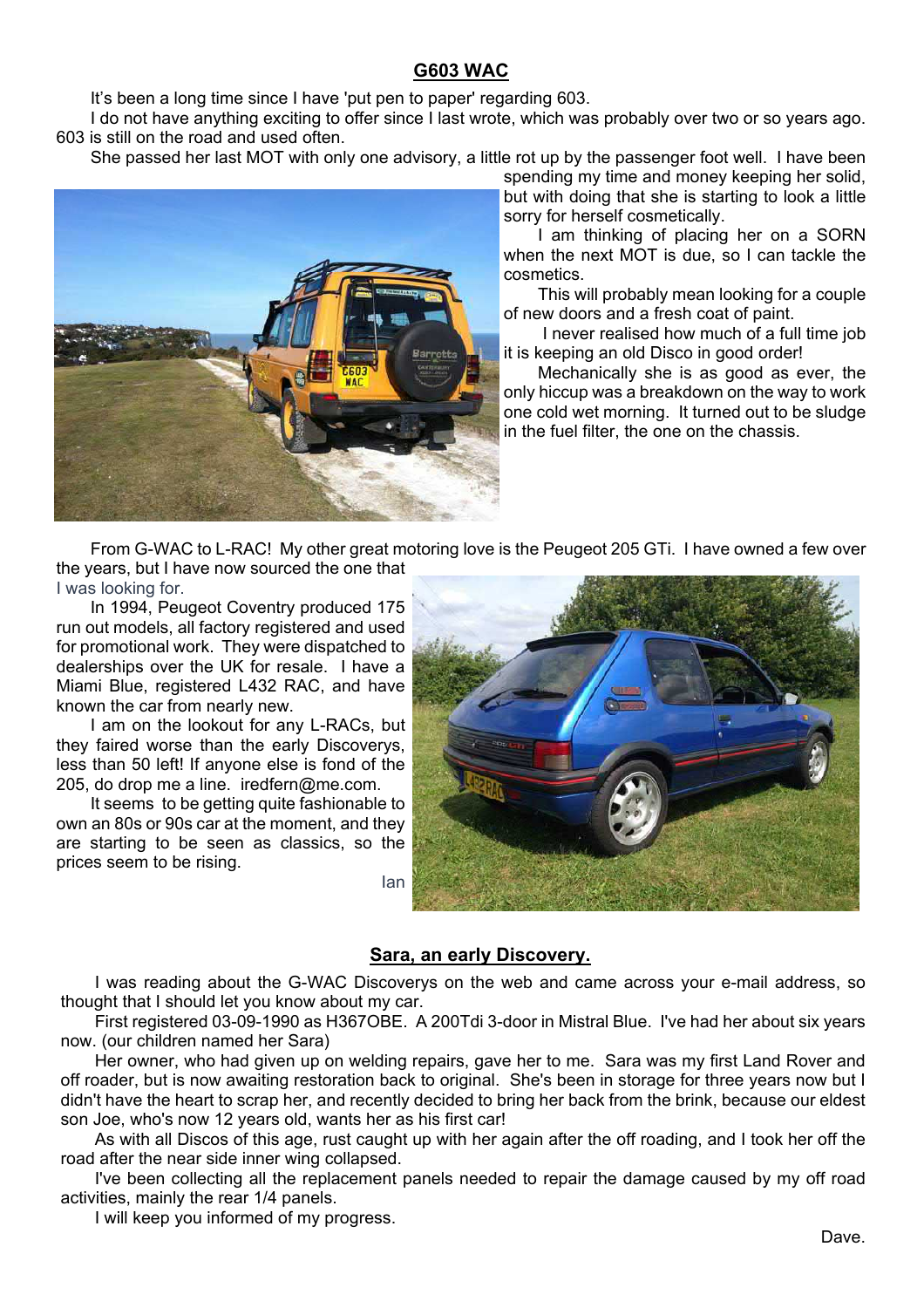# **Forthcoming events**

5th July. Classics in Corbridge. Corbridge. Northumberland. NE45 5AY

12th July. Lakeland Historic Vehicle Show. Hutton-in-the- Forest, Penrith. CA11 9ST

31st July–2nd August.

 Billing Land Rover Fest. Great Billing. Northamptonshire. NN3 9DA. We now have stand space for five cars at the show and only two owners have expressed an interest in attending. If you have a G registered Discovery and would like to display it on our stand, please give me a call. Roy.

16th August. Raby Castle Classic Vehicle Show. Staindrop. Co Durham. DL2 3AH

30th August. Ripon Autumn Classic Car Show. Ripon Racecourse. Ripon. North Yorkshire. HG4 1UG 19-20th September.

> Land Rover Show 2015. East of England Showground. Peterborough. PE2 6XE. We hope to book stand space for this show.

10-11th October

 Plymouth Birthday Weekend. The annual return to the place where the Discovery was launched to the Press and Dealers in 1989. http://www.discoverybirthdayparty.co.uk/

# **A nesting place in G534 WAC.**

I came home from work one day and noticed something had made a nest in the front grill of 534. On dismantling the front end I was relieved to see that it was a bird's nest with no eggs. I am unclear as to which breed of bird had such taste to make a nest in a G-WAC, and be small enough to fit between the grill slats to make a nest.

As always it was beautifully made but sadly I could not let them nest on a more long-term basis.

A lot of material was used during its construction, and I have placed the nest on the ground so hopefully it's recycled.



James

2 & 4 Door Classic **Range Rovers, all parts,** body shells and doors.

**Located in the Midlands.** 5 minutes from junction 15 on the M6

Tel: 07842 818294

## **Left hand drive parts**

If you need any steering parts or parts that are specific to LHD Discoverys, Chris Hodson collects Range Rover and Discovery parts from abroad, and will be able to supply to order. Give Chris a call on 07842 818294

**PETER JAMES** INSURANCE. 772, Hagley Road West, Oldbury, West Midlands. B68 0PJ. Telephone: 0121 506 6040. www.peterjamesinsurance.co.uk



## **For Sale**

A white 1990 Discovery 200Tdi, 126k miles. It was barn stored for over 10 years due to having a snapped front half shaft.

Some welding required to inner wings and sills. The rear boot floor and body mounts look to be in reasonable condition.

I presume that the vehicle came from Eire when new, as it was registered by a Land Rover dealer in Belfast in December 1993, when it was presumably brought across the Irish border. It was then sold to a customer in Kent.

It would make an ideal restoration project at £950.00 ono. Any viewings welcome at NE17, Newcastle upon Tyne.

Please call Willie Henderson 07932 008714